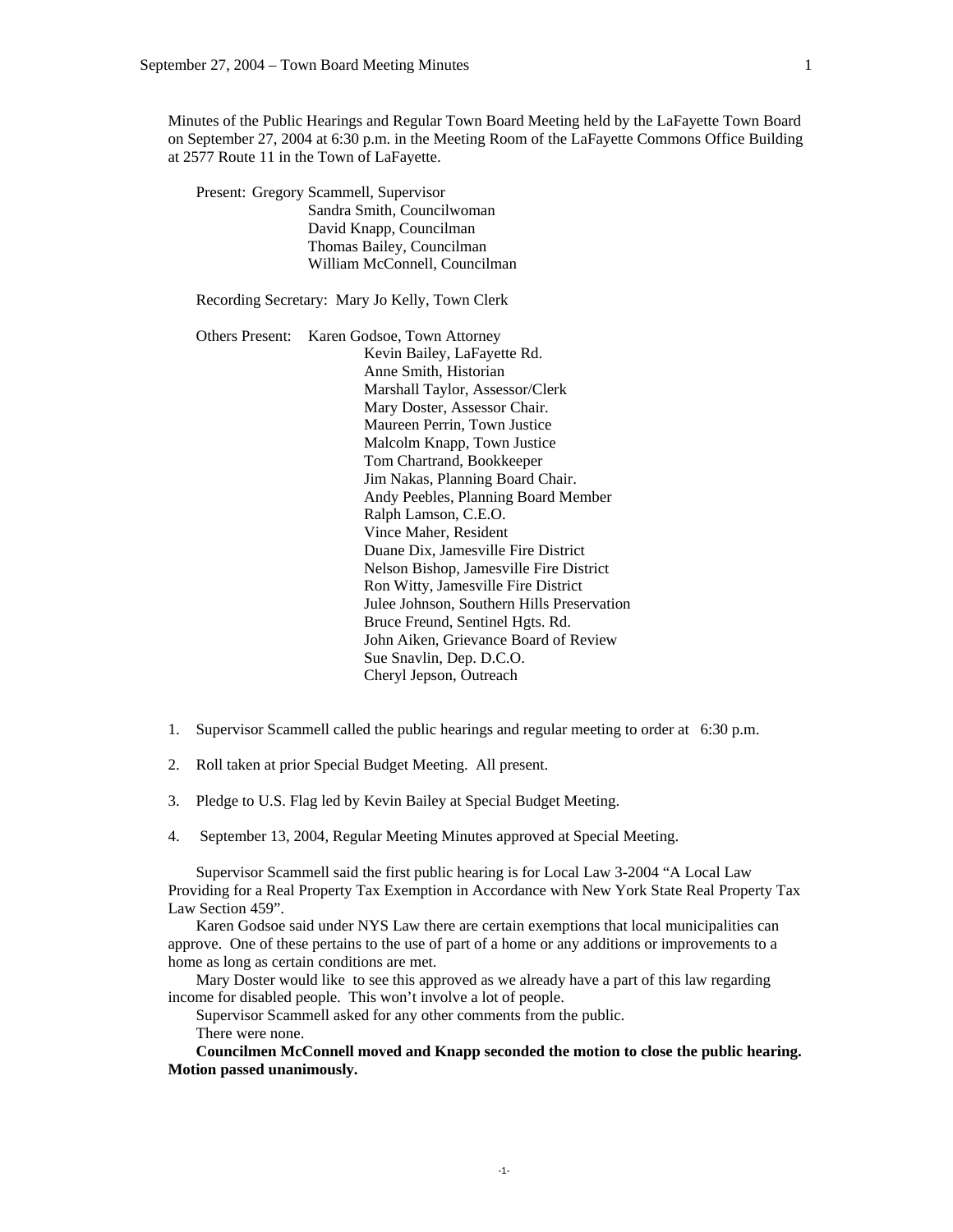Supervisor Scammell opened the public hearing for Local Law 4-2004 "A Local Law Imposing a Surcharge pursuant to Vehicle and Traffic Law Section 1809-D in the Town of LaFayette".

 Karen Godsoe said the legislature passed an amendment to the Traffic Law regarding fines from certain designated tickets. Speeding ticket fines would now be going to New York States instead of to local municipalities. This law would allow the Town of LaFayette to apply a surcharge not exceeding \$10. This would automatically expire on September 1, 2005. This only applies to tickets already subject to state surcharges. This law just takes a portion of what the state just adopted and allows the municipality to adopt it for a 1-year period.

Supervisor Scammell asked for any comments or questions.

 Ralph Lamson asked if they aren't going to repeal this law. He said even if the law is repealed, the Town could keep the surcharge for a year.

Supervisor Scammell said it is expected to be repealed in November.

 Councilman McConnell asked if in fact the law is changed and there is a refund, who pays it? Is it the state or town?

 Karen Godsoe said the refund wording is included in this because if the Justice Dept. charges a \$10 surcharge inaccurately, the person who paid it may come and ask for a refund. If the state repeals the law in November, it may repeal this law and if not it terminates September 1, 2005.

 Supervisor Scammell asked for any other comments or questions regarding Local Law 4-2004. There were none.

## **Councilman Knapp moved and Councilwoman Smith seconded the motion to close the public hearing. Motion passed unanimously.**

### 5. **COMMUNICATIONS:**

#### **A. Residents.**

Jim Nakas was wondering if the Town Board would be willing to examine the ordinance on the books that has come before the Planning Board a couple of times recently involving the length of a culde-sac. It currently reads no cul-de-sac may be longer than 800'. We currently have a number of culde-sac's in LaFayette that are longer than this. He's sure this provision was put in there as a safety issue. He would like to see it changed so each request for a cul-de-sac is examined on it's own merit and if each request is visited by the Highway Superintendent and the Fire Chief and they are happy with it, the whole safety issue goes away. If they aren't happy with it, the Planning Board would be happy to deny the application.

 Andy Peebles said they have been having problems with this. A couple of applicant's have come in and have been made to change their plans to conform with this. One of the comments they always get back from the county is that they would like to see interior roads in the large developments. On the other hand, we have a law that says the depth can't be greater than 800'. He thinks alternatives to the cul-de-sac need to be reviewed.

 Councilman McConnell asked if the cul-de-sac's that are greater than 800' had easements before this ordinance.

 Jim Nakas isn't sure. They discussed the Summerridge application. All he is saying is there are a number of these things in the town. A lot of other towns around us don't have this provision. His recommendation would be that each one be based on it's own merit and visited by the Highway Superintendent and the L.F.D.

 Supervisor Scammell asked for Costello, Cooney & Fearon to review this and give the Town Board some options.

 Vince Maher was present to ask the Board's position on his request for a side-yard variance of his building next door before he goes to the Zoning Board of Appeals with his application. He would like to put an addition on the north side of the building next-door to the Town Offices.

Councilman Bailey asked how much the driveway would have to be moved.

Vince Maher said not at all.

Councilman McConnell asked why he has chosen to extend the building at this end.

Vince Maher said due to its use.

Councilwoman Smith asked why move to the north and not out back.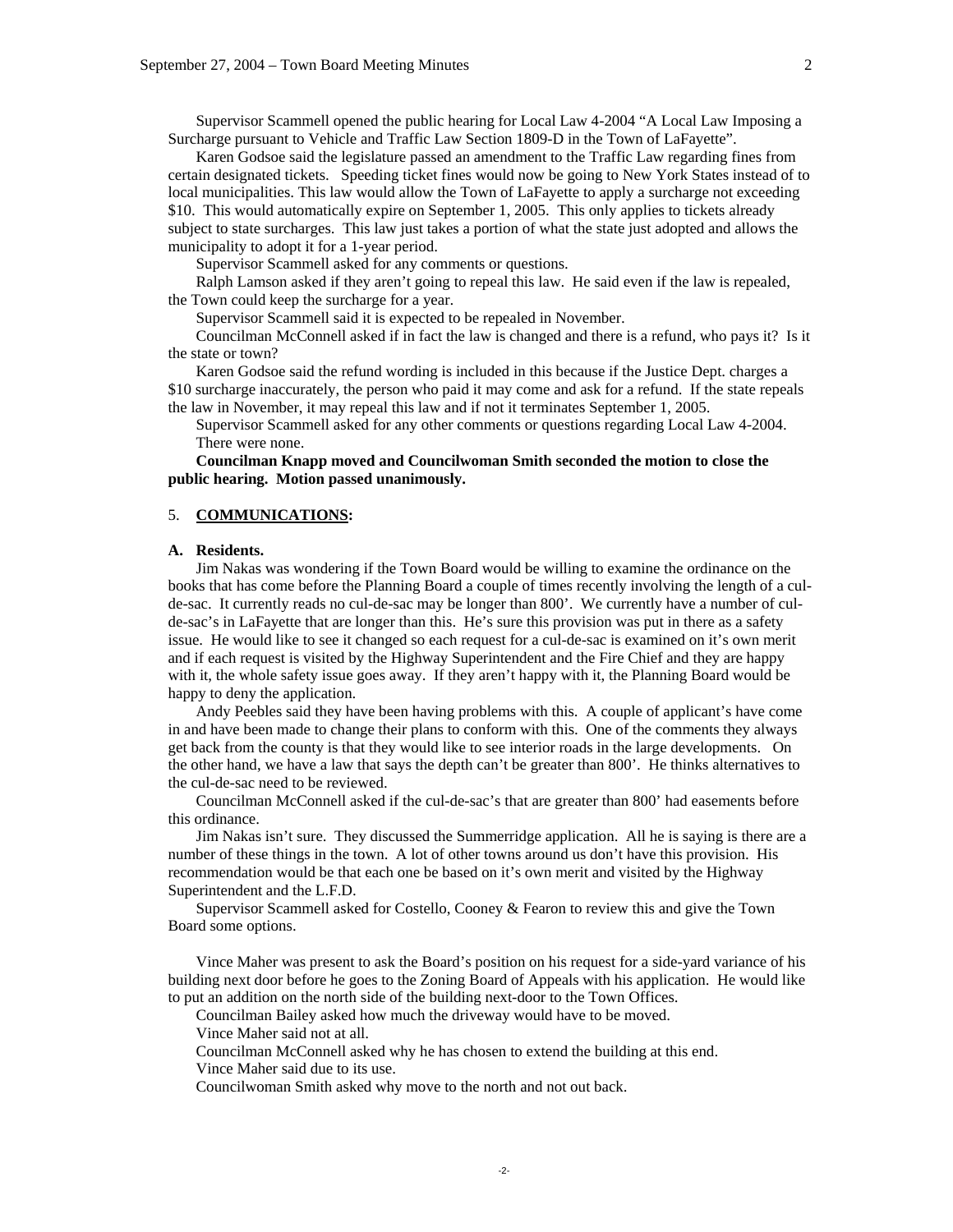3

 Vince Maher said they can't go out back. There's a septic tank there. All the drainage is back there too. He submitted a survey dated 9/27/04 and prepared by Wolff Garritano Architect. He is looking for the Board's blessing before he goes to the Zoning Board of Appeals. He is looking for about a 15' variance.

 Bruce Freund advised last year he came to the Board regarding a noise ordinance. There were problems with how this could be enforced. Last week he spotted an article in the Neighbor's East section of the Post Standard. "Neighborhood Enforcement 3 Man Team". This team deals with quality of life issues such as noise, vandalism, trespassing, traffic and drug activity, as well as working with other town departments including town code enforcement. Capt. Bill Bleyle of the Manlius Police Dept. states "This seems to be a technique that accomplishes some of the things routine patrol can't do. It has a cascade effect through the agency. A major contribution has been the information the team has developed on neighborhood problems." He would suggest the Town of LaFayette along with surrounding towns such as Tully, Fabius, etc that don't have police departments like LaFayette, jointly request the Onondaga County Sheriff's Dept. to consider forming a Neighborhood Enforcement Team to deal with the quality of life issues on a part-time basis to start. If you read the whole article, you will see that perhaps this might be something the town would consider doing. If it involved other towns too, this might be something the Onondaga County Sheriff's Dept. would be interested in doing.

 Supervisor Scammell said with the Board's approval, he will run this by Captain Bronstad. The Board was in agreement with this.

### **B. NYS Senator John DeFrancisco: Traffic fines monies.**

 "You no doubt are aware that in this year's final budget, despite objections made by me and many of my Senate colleagues, a provision was included that enables the State to collect funds from traffic fines that were previously kept by local governments. After session, a bill which I cosponsored was introduced that would reverse that decision, thereby allowing local governments to retain these much needed funds. Please be advised that the Senate and the Assembly will be taking up this bill and it is very likely to pass both houses by November. Although the Governor has not committed to signing it, it is my belief that he will do so…"

### **C. CNYRPDB: Rhea Eckel Clark Citizenship Award.**

 "…The Central New York Regional Planning and Development Board is proud to be seeking nominations for its 20<sup>th</sup> annual Rhea Eckel Clark Citizenship Award. This Award was established in 1985 in memory of the strong regional leadership exemplified by the Board's first Chairperson, Rhea Eckel Clark. This award acknowledges an individual or organization affecting positive change in the Central New York region in the following ways: enhancing the regional community despite often restrictive jurisdictional boundaries; promoting cooperation among citizens and local elected officials' and providing leadership for regional growth via strong local government representation. If you are familiar with an individual or organization that strengthens the regional community in any of these ways, please send a cover letter and narrative of the nominee's community contributions…"

## **D. Jamesville Fire District Board of Fire Commissioners Chairman Duane Dix: 2005 Budge requirements.**

 Supervisor Scammell said this was their letter advising they wish to renegotiate their contract with us.

### **E. Hearts Astray Dog Adoption Program: Stray dog adoptions.**

 "All stray dogs picked up by Dog Control in Tully, LaFayette, Fabius, Pompey and Otisco are taken to Lake Country Veterinary Clinic. Hearts Astray is the name given to our program that pays for the tests and treatments given to the strays before they are adopted. The dogs are tested for Parvo, Heartworm, Lyme Disease, etc. Any medication dispensed to treat the dogs are paid out of this fund (at a reduced cost) to the clinic. The Heartworm treatment can be quite costly ranging from fifty dollars to over one hundred dollars depending upon the size of the dog.

 Contributions come from individuals as well as from cans placed at the Nice & Easy in Tully and LaFayette, the Pompey Mall, Tully Lumber and Lake Country Vet. Clinic. Our total contributions for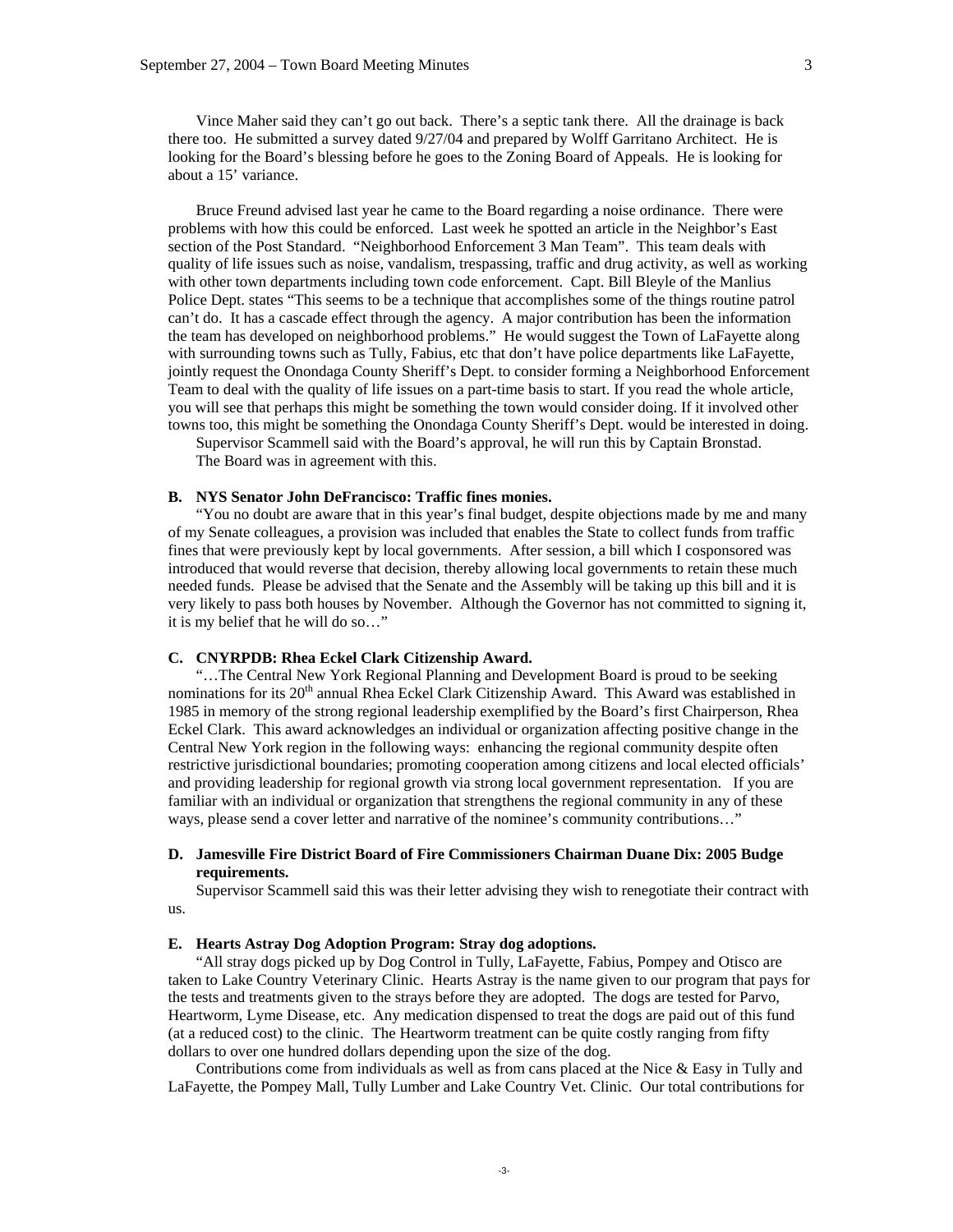the year have amounted to \$2,894.53. The monies given for tests and treatments amounted to

\$1,346.15 thus far. We are grateful for the generosity demonstrated by so many people..." Sue Snavlin said \$684 was collected by the students at Tully.

Supervisor Scammell asked about how many animals go through this program a year.

Sue Snavlin said between 50 and 60.

Supervisor Scammell asked if it is just dogs.

 Sue Snavlin said no, it's dogs and cats. She explained the spaying and neutering program out of Cortland. They take all the kittens and puppies Sue takes to them.

## **F. Onondaga County Department of Finance: Court order, small claim, exemption and special district change deadline.**

 "October 8, 2004 is the deadline for making court order, small claim, exemption, and special district changes. Also, all special districts must be created and/or updated by October 8…"

### **G. NYS Office of Real Property Services: Valuation date for assessments.**

 "We anticipate that upcoming legislation will change the valuation date for assessment rolls, beginning with the 2005 rolls. The valuation date is the date upon which all real property in a community is valued for the purpose of determining equitable assessments. Municipalities are not required to assess at 100% of market value, but all parcels in your municipality must be assessed at the same uniform percentage of market value. The change in valuation date applies to those municipalities that follow the standard assessment administration calendar…The new valuation date will be July 1 of the preceding calendar year, rather than January 1 of the current year…"

 Marshall Taylor said this means no change to the Town of LaFayette at all. He is attending all the classes for the Version 4.

## **H. Syracuse Post-Standard, 9.17.04: August unemployment.**

 "With the notable exception of manufacturing, the Syracuse area's job markets improved in August. There were 2,700 more jobs in Cayuga, Madison, Onondaga and Oswego counties in August than there were in the same month last year, the state Department of Labor said. The increase represented a 0.8 percent gain in jobs. The entire gain came in the private sector. Government employment showed no change from the year before…"

#### **I. Other.**

## 6. **SPECIAL REPORT. Julee Johnson – Southern Hills Preservation Corporation.**

 Julee Johnson advised they are a non-for-profit organization in Tully but service all southern Onondaga County. They have been around since 1986. They receive a good deal of funding from New York State and other sources. They ask for funding from the towns in the area. In the past they have received very nice contributions from the Town of LaFayette which she thanked the Board for. A lot of the low and moderate income people living in southern Onondaga County are home owners. They have programs to help these home owners fix up or repair their homes. They just started a mini repair program to help with smaller repairs. This was a great success. They also have a first-time home buyer program which was very successful. It's been more difficult this year because the price of houses has increased. They have been operating apartments for senior citizens and the disabled in Tully and in Marcellus. One of the things she wanted to do besides just thanking the Board is to see if there is an opportunity for some additional funding through the Town of LaFayette. She would also ask if there are housing needs the Board is aware of. They are always looking for community input.

 Supervisor Scammell thanked Julee for the incredible asset she has been to the Town of LaFayette, His first experience working with Julee was to obtain funding for the Community Center. She helped obtain the funding for this project. She was a great help in finding assistance during the mudslide.

 Julee Johnson said they are always looking to do more. There are 2 full-time staff and 3 part-time workers. They try to do what they can. Just keeping up with repairs for senior's and large families and single moms is difficult in itself.

 Cheryl Jepson said as Director of LaFayette Outreach and on the Board at Southern Hills, she feels Julee is very helpful. The are a lot of senior's in the community whose furnace might go on the blink or septic won't work, etc. and Julee helps them.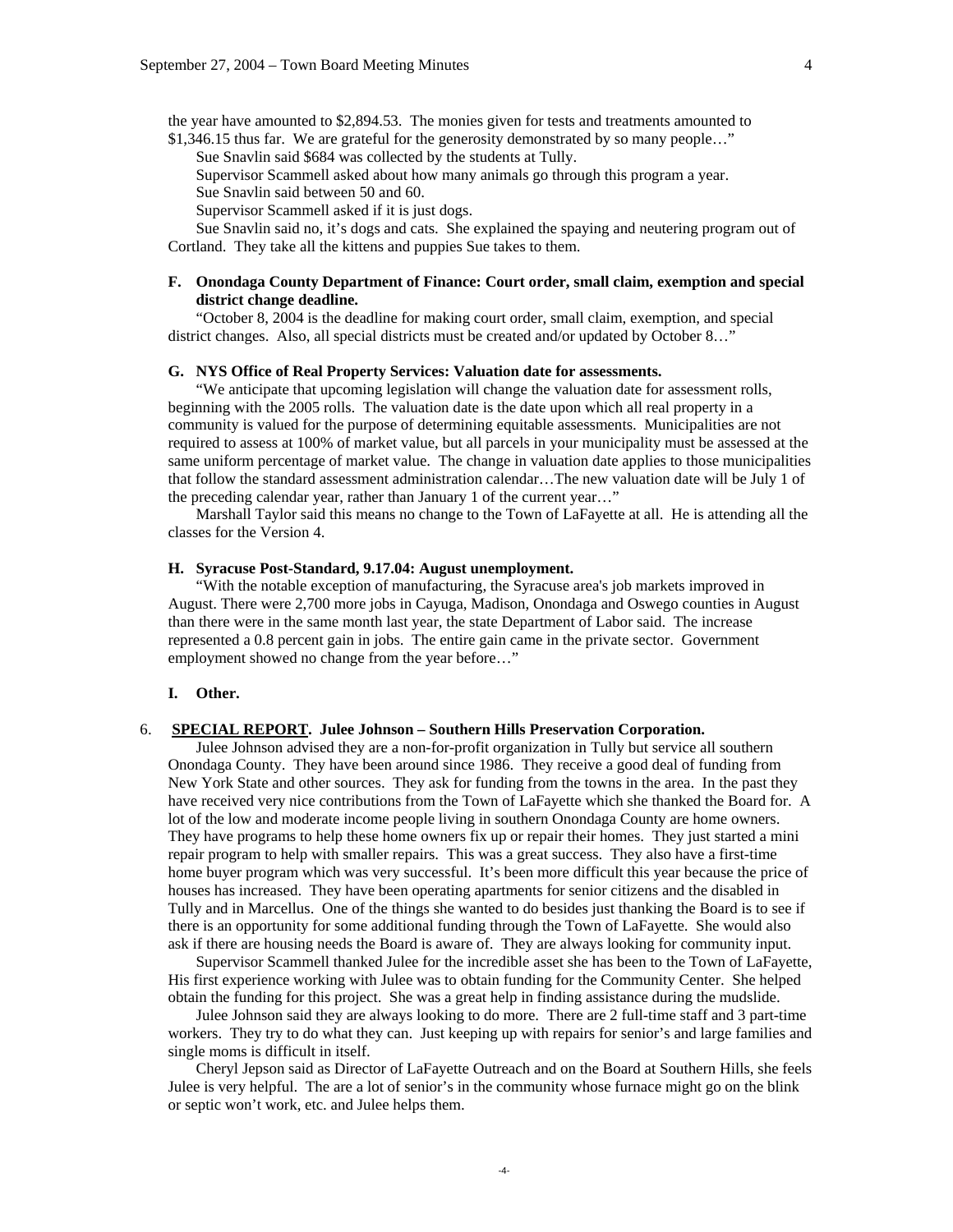Councilman Knapp thanked Cheryl Jepson for her help with Outreach too. It's a great program. Tom Chartrand said in the past the donation from the Town has been \$1,000.

## 7. **REPORTS.**

# **A. DEPARTMENTAL (4th Monday).**

## **1) Building & Zoning Code Enforcement: Ralph Lamson & Jack Sutton.**

Ralph Lamson said Building Permit's have slowed down a little over the last few weeks. He thinks a lot of this is due to the weather.

Supervisor Scammell asked about how many Building Permits a year are done.

Ralph Lamson said about 100. We are at 72 now.

Supervisor Scammell asked if this includes everything.

Ralph Lamson said yes. It includes decks, additions, etc.

Supervisor Scammell asked if it's heavier during the better months.

Ralph Lamson said yes.

Supervisor Scammell said so it would actually be about 100 permits over a 9-month period.

 Ralph Lamson said several zoning issues have been cleaned up. 3 cases went to court which the Town was successful on. They are all ACD for at least 6 months.

Supervisor Scammell asked about Mr. May.

 Ralph Lamson said the judge gave him until sometime next spring to get the trailer back across the water from the island when the water freezes up.

Supervisor Scammell asked if he plans to pursue any action.

Councilman Knapp believes he had 30 days to appeal the decision which has expired.

- **Written Report for August.**
- **Junk vehicle status (attached spreadsheet).** 
	- **a) Prioritized spreadsheet listing.**
	- **b) Route 91.**
	- **c) LaFayette Road, 1/2mile North of Route 20. Abandoned auto on east side.**

## **2) Dog Control: Jon Rogers, Sue Snavlin & Madeline Despres.**

Sue Snavlin said it's been very quiet. She spoke to Captain Bronstad a couple of nights ago. He advised the couple that came before the Board with a dog problem that there is a process they must follow. She hasn't received any calls since then.

It was noted the couple has moved forward in filing their complaint.

Supervisor Scammell said the dog owners are due in court on October  $6<sup>th</sup>$ .

### **3) Highway Superintendent: Leon Cook.**

• **SPDES/MS4 Stormwater Phase II (see J. Dunkle list). Time & expense log.** 

#### • **Drumm Road turnaround.**

Leon Cook said the last two weeks they have been doing a lot of ditching. It seems like an endless job this year. They have been mowing the parks. They finished mowing the roadsides for the third time around. They may do some more before the snow comes. They have finished building Morezak Rd. They put a gravel base in and 4" of run-a-crush on the top. They did the shoulders too. They oiled and stoned. It came out to be 550' including the turn-around that they had to oil and stone. They placed a slurry mix up at Applewood Estates which should last about 5 years. The day before he had this done, they broomed the road. Wednesday he has to go to the county meeting as they are gong to talk a lot about the snow contract. The catch basin catching the run-off from Summerridge was almost full again. He needs to do some work up there.

Supervisor Scammell asked where all the run-off goes to eventually.

 Leon Cook said it runs into the pipe which goes straight for about 700' before the water comes out The Town owns the right-of-way to the end of the pipe. That is where the guys will be working while he is at the county meeting on Wednesday. The Town brings in \$102,340 for plowing the county roads. In order to plow our town roads, the Highway Dept. has to drive over the county roads anyway. As far as putting the plow down, it only costs a little more wear on the blade. What does cost is the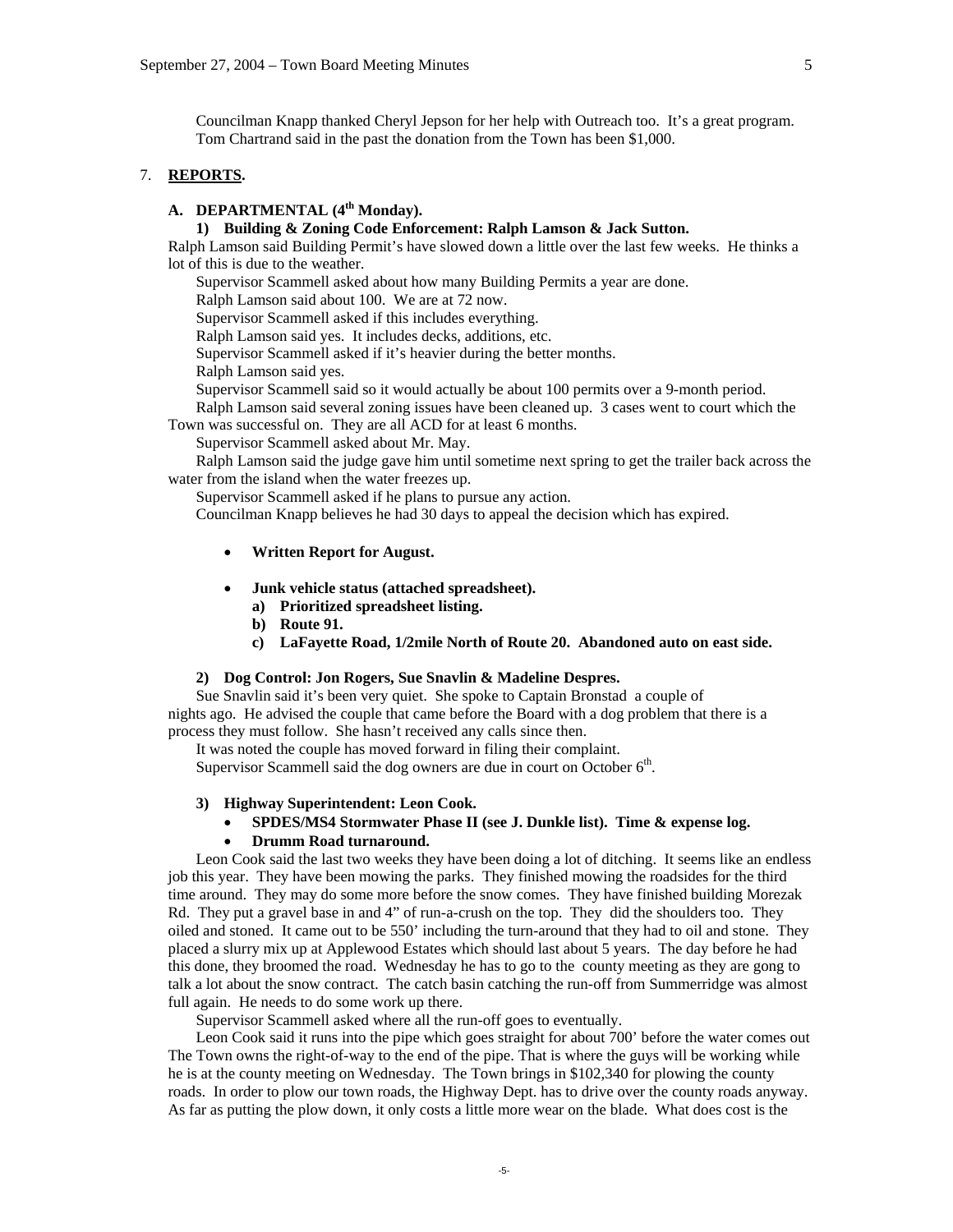sand and the salt. If the county roads weren't plowed, everyone would be calling. It will be hard to get a big increase this year from the county

 Supervisor Scammell asked if he knew how many miles the county pays individual municipalities for.

 Leon Cook said he has this information somewhere. He will get it for him. The Town of LaFayette is one of them that plows the most miles.

 Councilman Bailey said Scammell Road is still closed. He asked if Leon knew what was going on there.

 Leon Cook said they still haven't gotten an answer from the higher ups on whether they can do an emergency repair. It looks like it could be closed for the winter.

Marshall Taylor said the other side actually is collapsing now.

Leon Cook knew about this. This same thing will happen on Route 11.

### **4) Justice: Malcolm Knapp & Maureen Perrin.**

### • **August Report.**

Supervisor Scammell noted they turned over \$35,395 to the town and heard 349 cases.

#### **5) Library Director: Scott Kushner.**

- **Reports & Library Board Minutes for May, June, August.**
- **Director Report July.**

Supervisor Scammell noted circulation continues to go up.

**Councilmen McConnell moved and Knapp seconded the motion to accept the appointment of Virginia Collinson to the Library Board of Directors to complete the term of Cindy Henderson who is resigning.** 

 **Motion passed unanimously.** 

- **6) Recreation Director: Regina Reinschmidt.**
- **7) Town Clerk: Mary Jo Kelly.** 
	- **Written Report for August.**
- **8) Town Supervisor: Greg Scammell.** 
	- **Written Report for August.**

Supervisor Scammell noted that 67% of the year is gone and 62% of the budget is spent.

- **Intermunicipal Cooperation & Consolidation.**
- **2005 Budget (new) items for review (JFD capital plan, Bailey Park pavilion, Town Signs (Signage Systems quote)).**
- **B. COMMITTEE (2nd Monday).** 
	- **1) Communications & Technology.** 
		- **a) Town Website alternatives (Keep home grown, Digital Towpath, other) and location alternatives (town server, PAETEC, other). Need costs.**
		- **b) Email alternatives (Mike Forte Kerio Mailserver 5.7.7 testing, AOL, PAETEC, other). Need costs & trial period/evaluations.**
		- **c) TOL web status (via email).**
	- **2) Emergency Response.** 
		- **a) AEDs (Defibrillators).**
		- **b) LFD house numbers mailing.**

 Supervisor Scammell said he thinks we should be sending a request in for the Town Offices, the Highway Dept., Stafford Park, etc.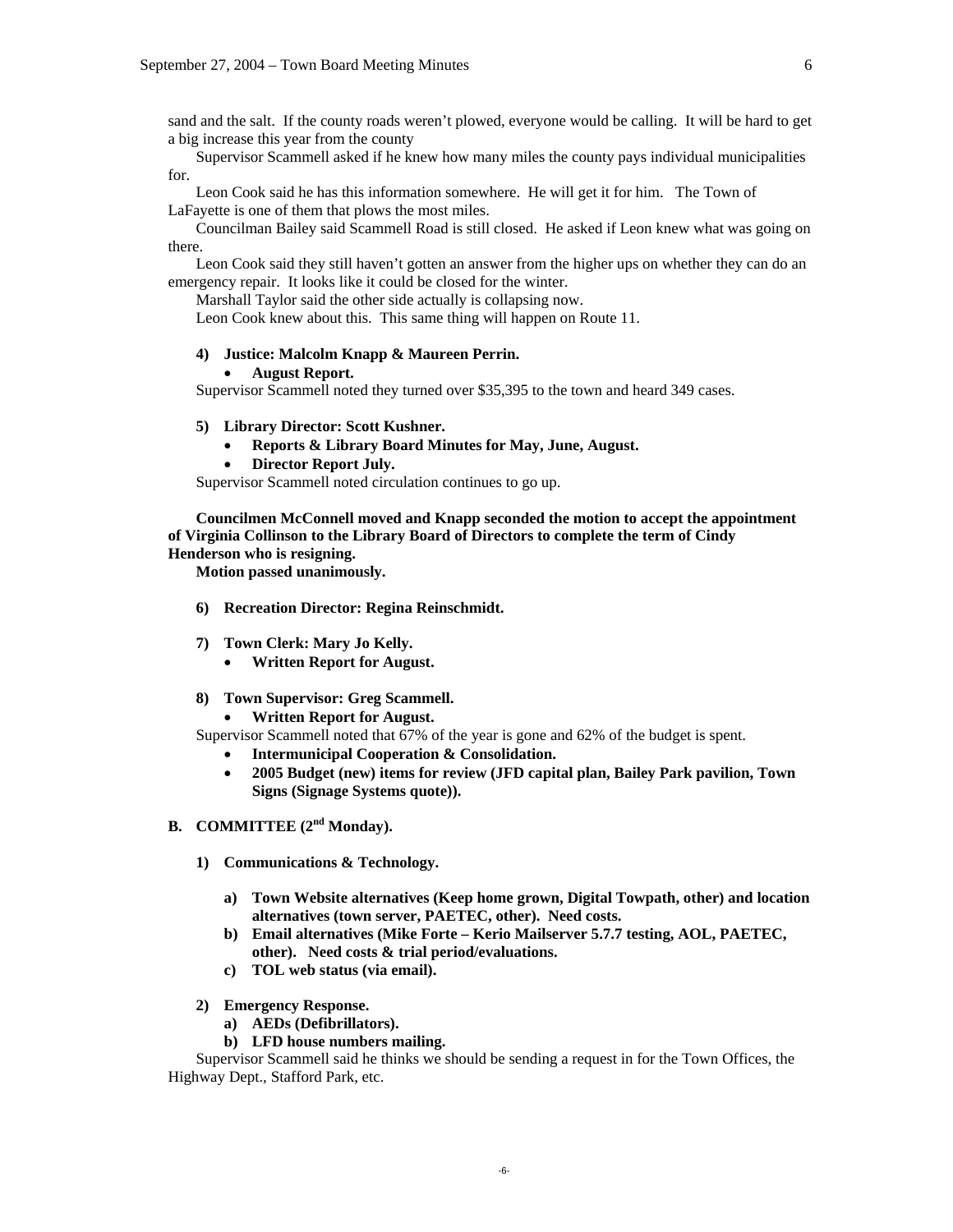The question was asked if the town could request an exemption from the cost since they paid for the mailing.

 Ralph Lamson asked if they thought it was really necessary for the Town Offices to have a sign with their address out front as there is already a sign stating LaFayette Commons.

 Supervisor Scammell said it could be someone responding from another municipality. He doesn't think we have a number posted at the Community Center. He would think Stafford Park should have one in case someone were injured there. It should be put near the entrance.

The Beach was suggested as well as the Ropes Course.

Marshall Taylor said traditionally they haven't put house numbers on vacant lots.

Councilman Bailey asked if this was for all roads.

 Leon Cook said yes. Niagara Mohawk has a policy now that they won't hook up power until you have a house number.

 Marshall Taylor said he has a question regarding Summerridge. At the end of Summerridge is a road named Naomi which will never connect with the existing Naomi Road. 911 wants to know how they should respond to a call on Naomi Rd.

 Leon Cook said this portion of Summerridge will have to be renamed. The number's aren't really going to work good on mailbox posts. The numbers are placed on the posts going up and down. He thinks the snow will cover the lower numbers up.

 Councilman Bailey asked if the L.F.D. had talked with Leon Cook regarding the setbacks for the plows.

 Supervisor Scammell will pass the following questions on to Greg Hoxie: the height of the posts and the setbacks.

 Marshall Taylor said the post office requires everyone to have their house number on their mailboxes.

Supervisor Scammell will discuss the Board's concerns with the L.F.D.

### **3) Employee Policies & Benefits.**

### **4) Environmental & Conservation Advisory Board.**

- **Forest Tent Caterpillar & Gypsy Moth Informational meeting to be scheduled, Feb., 2005.**
- **5) Highway.**

### **6) Physical Plant.**

• **LaFayette Commons/Library: Leaking over library circulation desk. Clay Smith report. Resheet rock when complete.** 

 Councilman Knapp said he put Fred Groth on hold until we heard back from Clay Smith. It sounds like the two plans are pretty similar. He will contact Fred to give him the go ahead on this.

**LaFayette Commons/Library: Heat tape to be installed in valley over library entrance.** 

• **LaFayette Community Center: Insulate or heat tape over the kitchen area to prevent ice buildup.** 

### **7) Recreation & Youth.**

- **a) Bailey Park.** 
	- **Charcoal grills. Sources and prices budget time.**
	- **Pavilion (deferred until budget time).**
- **b) LaFayette Beach.** 
	- **Survey/transfer LaFayette Beach from LCC to town.**
	- **Options for limiting vandalism (lighting, etc.).**
	- **Options for noise control from lacrosse box reinforced panels.**
- **c) Stafford Park.**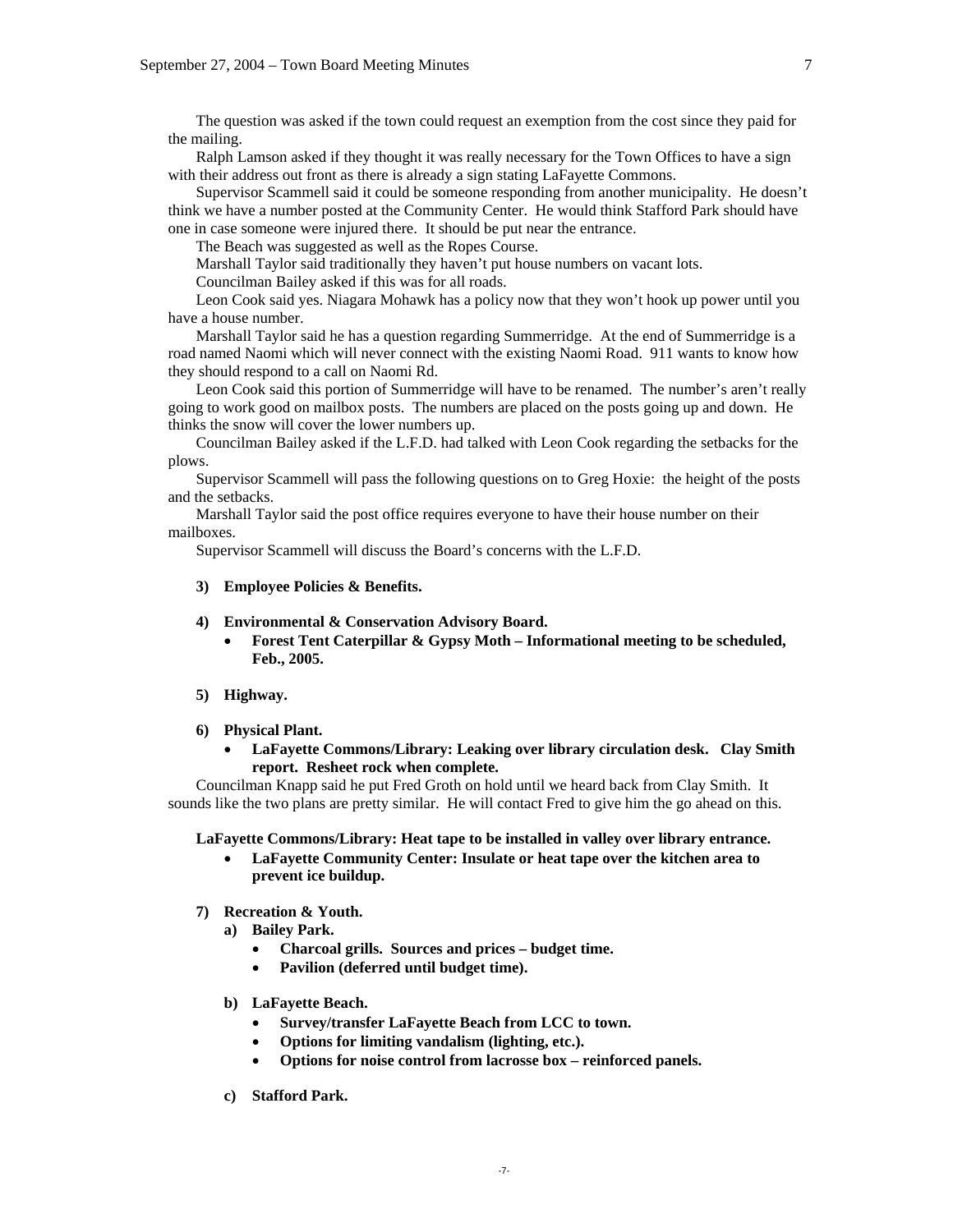#### • **Tennis court renovation.**

 Councilman Knapp said they look really nice. They put the new tennis net up while they were lining the court to be sure everything lined up O.K. It will come back down. People were playing basketball down there while it was up with no problem.

 Councilman McConnell said the outlining of the basketball court must be completed down the road. He met with Dr. MacDaniel who will be forwarding the total amount of the fence. The total bill should be in the mail.

- **Lacrosse facility estimates, (re)location possibilities.**
- **8) Safety.**
- **9) Senior Transportation & Housing.** 
	- **Grant from Assemblyman Jeff Brown. Application in process.**
- **10) Service Awards.** 
	- **PERMA Volunteer Firefighter questionnaire. Follow-up.**
- **11) SOTS & OCRRA Liaison.**
- **12) Water.** 
	- **U.S. Army Corps of Engineers/Jamesville Reservoir Preliminary Restoration Plan complete, seeking nonfederal (NYSDEC) sponsor for \$6M.**
	- **Village of East Syracuse Water District.**
- **13) Zoning Review.** 
	- **a) Simple/small subdivision Guidelines Under Review.** 
		- **PB/ZBA/CEO/CCF input.**
		- **TB review.**
		- **Fee schedule.**
		- **NYS Comptroller's opinion (what constitutes a subdivision?).**
	- **b) Ad hoc committee for Review of Planning and Development processes (form letter complete).**
	- **c) Corridor Plan.**
	- **d) Digitized zoning map.**

## 8. **LITIGATION & OTHER LEGAL MATTERS.**

- **A. People v. Claire Watson.** 
	- **DeWitt Court, 9.21.04.**
	- **A & M letter.**

 Supervisor Scammell said the letter from Ag. & Markets is being reviewed. There will be a meeting with Steve Beggs, Ralph Lamson, John Langey and himself.

## **B. LaFayette Hotel/Mr. Muraco's project at the four corners & DEC septic approval (engineering study complete).**

**C. Private property tax exemptions (Section 459). Other local municipal laws** 

## **10. UNFINISHED BUSINESS & ACTIVE PROJECTS.**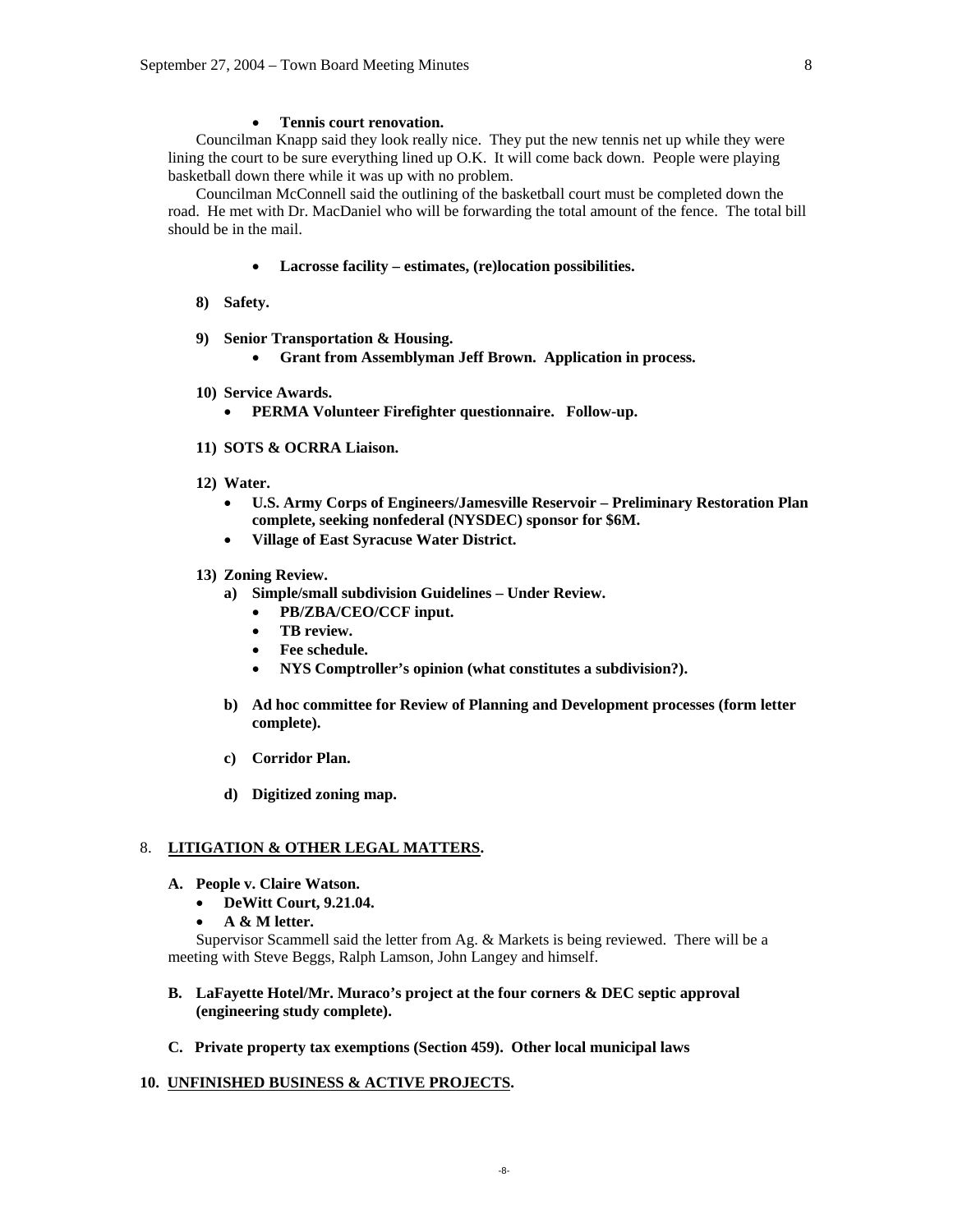### **TOWN OF LAFAYETTE RESOLUTION TOWN BOARD MEETING**

 **The following resolution was offered by Councilman Knapp, who moved its adoption, seconded by Councilman Bailey, to wit:** 

 **WHEREAS, pursuant to the provisions of the Municipal Home Rule Law, a proposed local law entitled Local Law No. 3 of 2004, "A Local Law Providing for a Real Property Tax Exemption in Accordance with New York State Real Property Tax Law '459" in the Town of LaFayette, was presented and introduced at a regular meeting of the Town Board of the Town of LaFayette held on September 13, 2004; and** 

 **WHEREAS, a public hearing was held on such proposed local law on this 27th day of September, 2004 by the Town Board of the Town of LaFayette and proof of publication of notice of such public hearing, as required by law, having been submitted and filed, and all persons desiring to be heard in connection with said proposed local law having been heard, and said proposed local law having been in the possession of the members of the Town Board of the Town of LaFayette in its final form in the manner required by Section 20 of the Municipal Home Rule of the State of New York; and** 

 **WHEREAS, it is in the public interest to enact said Proposed Local Law No. 3 of 2004.** 

#### **NOW, THEREFORE, it is**

 **RESOLVED, that the Town Board of the Town of LaFayette, Onondaga County, New York, does hereby enact Proposed Local Law No. 3 of 2004 as Local Law No. 3 of 2004 as follows:** 

### **TOWN OF LAFAYETTE LOCAL LAW 3-2004**

**A Local Law Providing for a Real Property Tax Exemption in Accordance with New York State Real Property Tax Law ' 459** 

**Be it enacted by the Town Board of the Town of LaFayette, as follows:** 

## **Section 1. Purpose and Intent**

**New York State Real Property Tax Law ' 459 allows local municipalities to establish a category of tax exemption for improvements to residential real property that facilitate and accommodate the use and accessibility of the real property for persons who are physically disabled. The State Law sets forth specific parameters for persons to qualify for such an exemption, as well as directions to municipalities as to the application of the Law. The Town Board of the Town of LaFayette desires to enact a local law in accordance with the State Law permitting qualified residents to receive this tax exemption.** 

### **Section 2. Scope of the Exemption**

**An improvement to any real property used solely for residential purposes as a one, two or three family residence shall be exempt from taxation as provided for in New York State Real Property Tax Law ' 459 to the extent of any increase in value attributable to such improvement if such improvement is used for the purpose of facilitating and accommodating the use and accessibility of such real property by (a) a resident owner of the real property who is physically disabled, or (b) a member of the resident owner's household who is physically disabled, if such member resides in the real property.** 

**Section 3. Prior Improvements**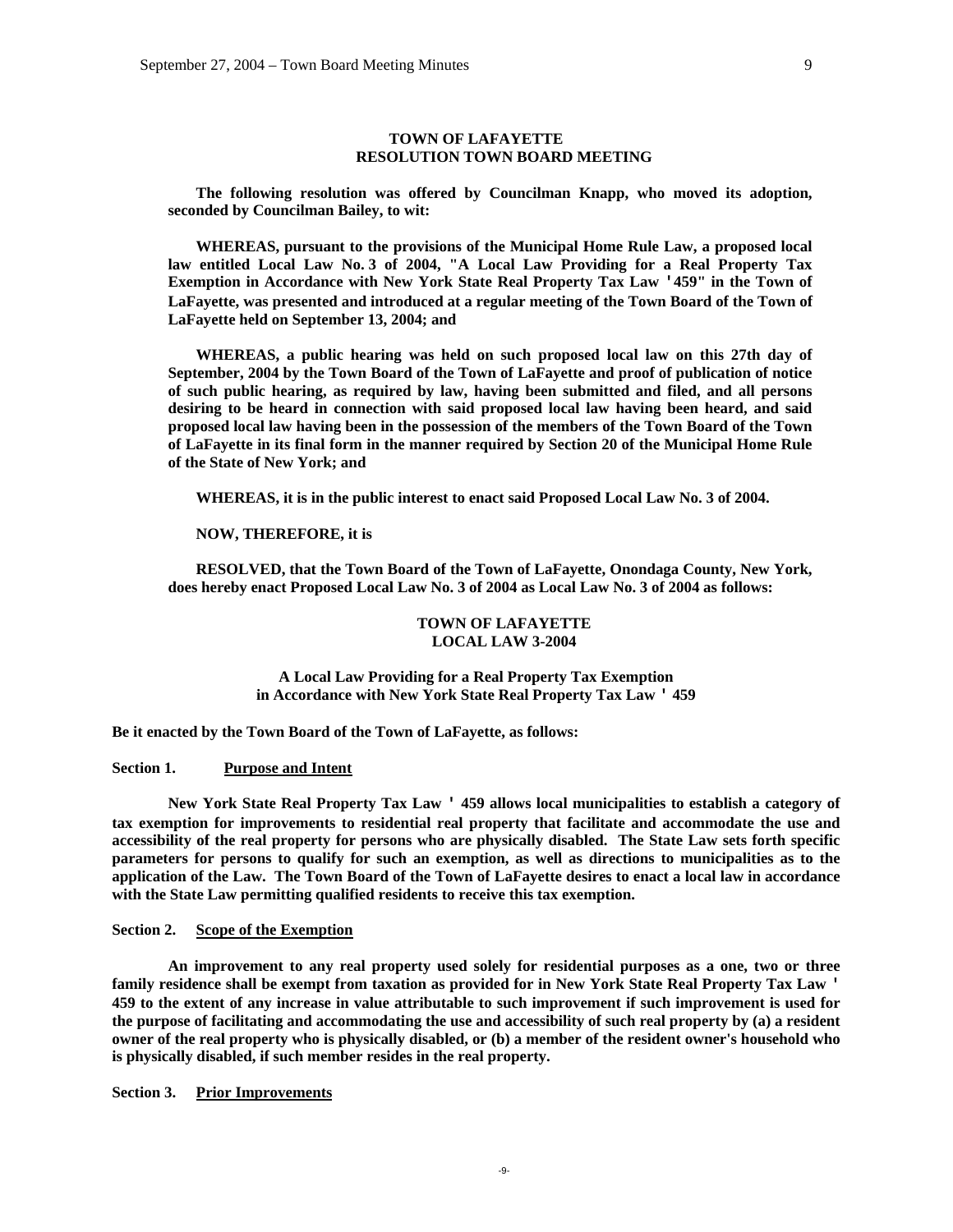**Improvements constructed prior to the effective date of this local law shall be eligible for the real property tax exemption made available herein.** 

## **Section 4. Qualification and Grant of Exemption**

**No exemption shall be granted pursuant to this law unless an application for the exemption is submitted and approved in accordance with all requirements of New York State Real Property Tax Law ' 459.** 

## **Section 5. Effective Date**

**This local law shall take effect upon its filing with the New York Secretary of State. The question of the foregoing Resolution was duly put to a vote and, upon roll call, the vote was as follows:** 

| <b>Gregory Scammell</b>  | <b>Supervisor</b> |              | Voted |     | <b>Yes</b> |
|--------------------------|-------------------|--------------|-------|-----|------------|
| <b>Sandra Smith</b>      | Councilwoman      | <b>Voted</b> |       | Yes |            |
| David Knapp              | Councilman        |              | Voted |     | Yes.       |
| <b>Thomas Bailey</b>     | Councilman        | Voted        |       | Yes |            |
| <b>William McConnell</b> | Councilman        |              | Voted |     | <b>Yes</b> |

**The foregoing Resolution was thereupon declared duly adopted.** 

## **TOWN OF LAFAYETTE RESOLUTION TOWN BOARD MEETING**

 **The following resolution was offered by Councilman Knapp, who moved its adoption, seconded by Councilwoman Smith, to wit:** 

 **WHEREAS, pursuant to the provisions of the Municipal Home Rule Law, a proposed local law entitled AA Local Law Imposing a Surcharge pursuant to Vehicle and Traffic Law Section 1809-D in the Town of LaFayette", was presented and introduced at a regular meeting of the Town Board of the Town of LaFayette held on September 13, 2004; and** 

 **WHEREAS, the SEQR review for this action was completed at this Board=s September 13, 2004 meeting the Board having determined this to be a Type II action; and** 

 **WHEREAS, a public hearing was held on such proposed local law on this 27th day of September, 2004 by the Town Board of the Town of LaFayette and proof of publication of notice of such public hearing, as required by law, having been submitted and filed, and all persons desiring to be heard in connection with said proposed local law having been heard, and said proposed local law having been in the possession of the members of the Town Board of the Town of LaFayette in its final form in the manner required by Section 20 of the Municipal Home Rule of the State of New York; and** 

 **WHEREAS, it is in the public interest to enact said Proposed Local Law No. 4 of 2004.** 

## **NOW, THEREFORE, it is**

 **RESOLVED, that the Town Board of the Town of LaFayette, Onondaga County, New York, does hereby enact Proposed Local Law No. 4 of 2004 as Local Law No. 4 of 2004 as follows:** 

#### **TOWN OF LAFAYETTE LOCAL LAW NO. 4-2004**

### **A Local Law Imposing a Surcharge Pursuant to**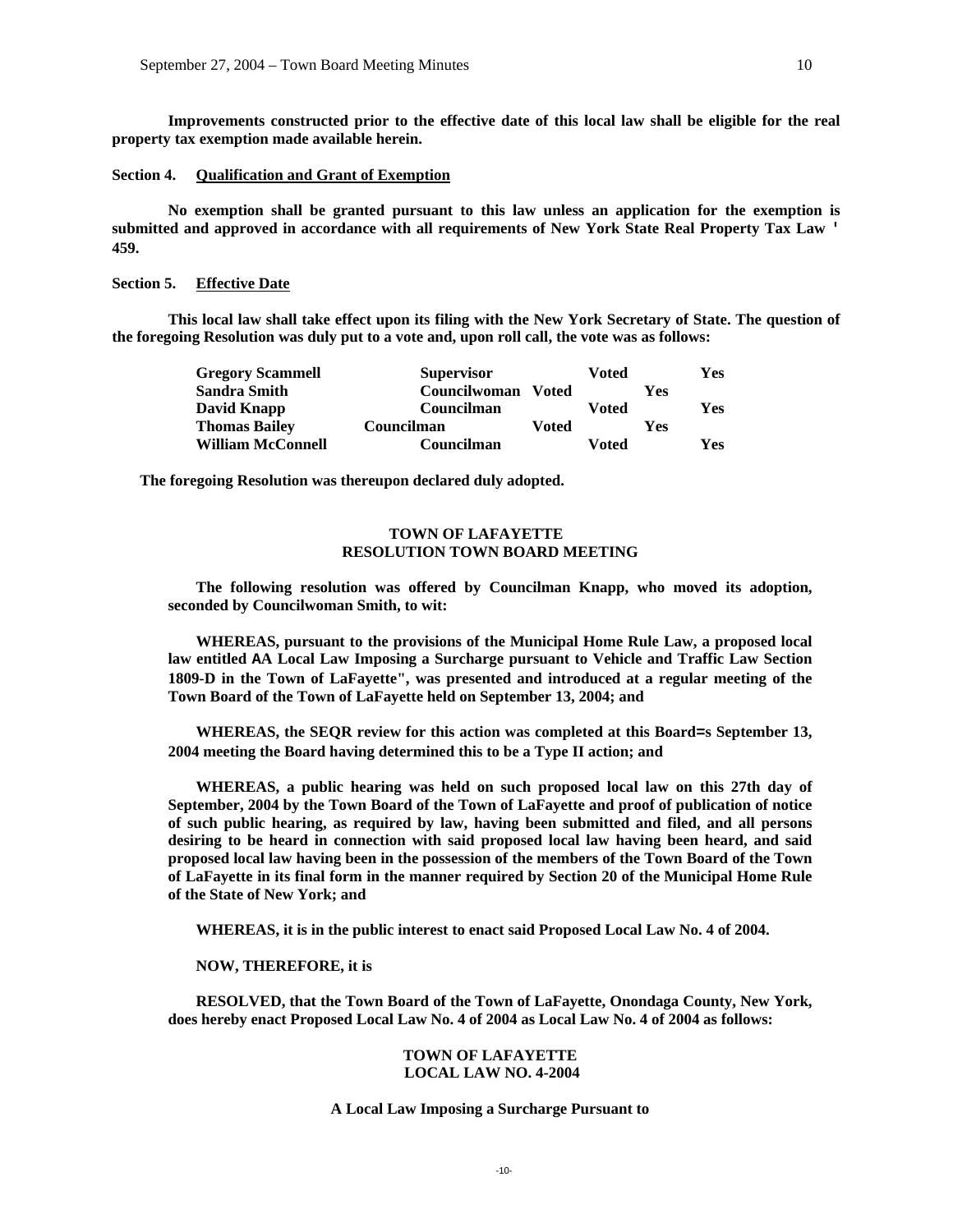### **Vehicle and Traffic Law Section 1809-D**

**Be it enacted by the Town Board of the Town of LaFayette, as follows:** 

#### **Section 1. Purpose and Intent**

**The purpose of this local law is to impose a local surcharge on convictions rendered in the Town Justice Court pursuant to the enabling authority of section 1809-D of the Vehicle and Traffic Law, as added by Chapter 56 of the Laws of 2004.** 

## **Section 2. Local Surcharge for Traffic Violations**

**For convictions rendered in the Town of LaFayette Justice Court for violations committed between the effective date of this local law and September 1, 2005, which convictions are subject to a mandatory surcharge imposed pursuant to 1809 of the Vehicle and Traffic Law, there shall be an additional surcharge of ten dollars (\$10.00) per violation.** 

#### **Section 3. Payment to Clerk of Court; Disposition of Surcharge**

**The surcharge authorized by subdivision one of this section shall be paid to the clerk of the court that rendered the conviction. Within the first ten days of the month next succeeding the collection of such surcharge, the court shall pay the surcharge upon application to the chief fiscal officer of the town which imposed such surcharge. Such chief fiscal officer shall require such proof as is necessary in order to determine whether a refund is required by law.** 

#### **Section 4. Refunds.**

**Any person who has paid a surcharge authorized by this section which is ultimately determined not to be required by this section shall be entitled to a refund of such surcharge upon application to the chief fiscal officer of the town which imposed such surcharge. Such chief fiscal officer shall require such proof as is necessary in order to determine whether a refund is required by law.** 

#### **Section 5. Effective Date.**

**This local law shall take effect upon its filing with the New York Secretary of State.** 

 **The question of the foregoing Resolution was duly put to a vote and, upon roll call, the vote was as follows:** 

| <b>Gregory Scammell</b>  | <b>Supervisor</b> |              | Voted |     | Yes |
|--------------------------|-------------------|--------------|-------|-----|-----|
| <b>Sandra Smith</b>      | Councilwoman      | <b>Voted</b> |       | Yes |     |
| David Knapp              | Councilman        |              | Voted |     | Yes |
| <b>Thomas Bailey</b>     | Councilman        | Voted        |       | Yes |     |
| <b>William McConnell</b> | Councilman        |              | Voted |     | Yes |

**The foregoing Resolution was thereupon declared duly adopted.** 

- **A. Time-Warner Cable TV franchise renewal.**
- **Franchise expansions 3 miles in the last 12-18 months.**
- **Richard Strong special report on 11.8.04.**

A representative of Time Warner will be coming 11/8/04 to talk to the Board.

#### **B. Speed limit reduction requests.**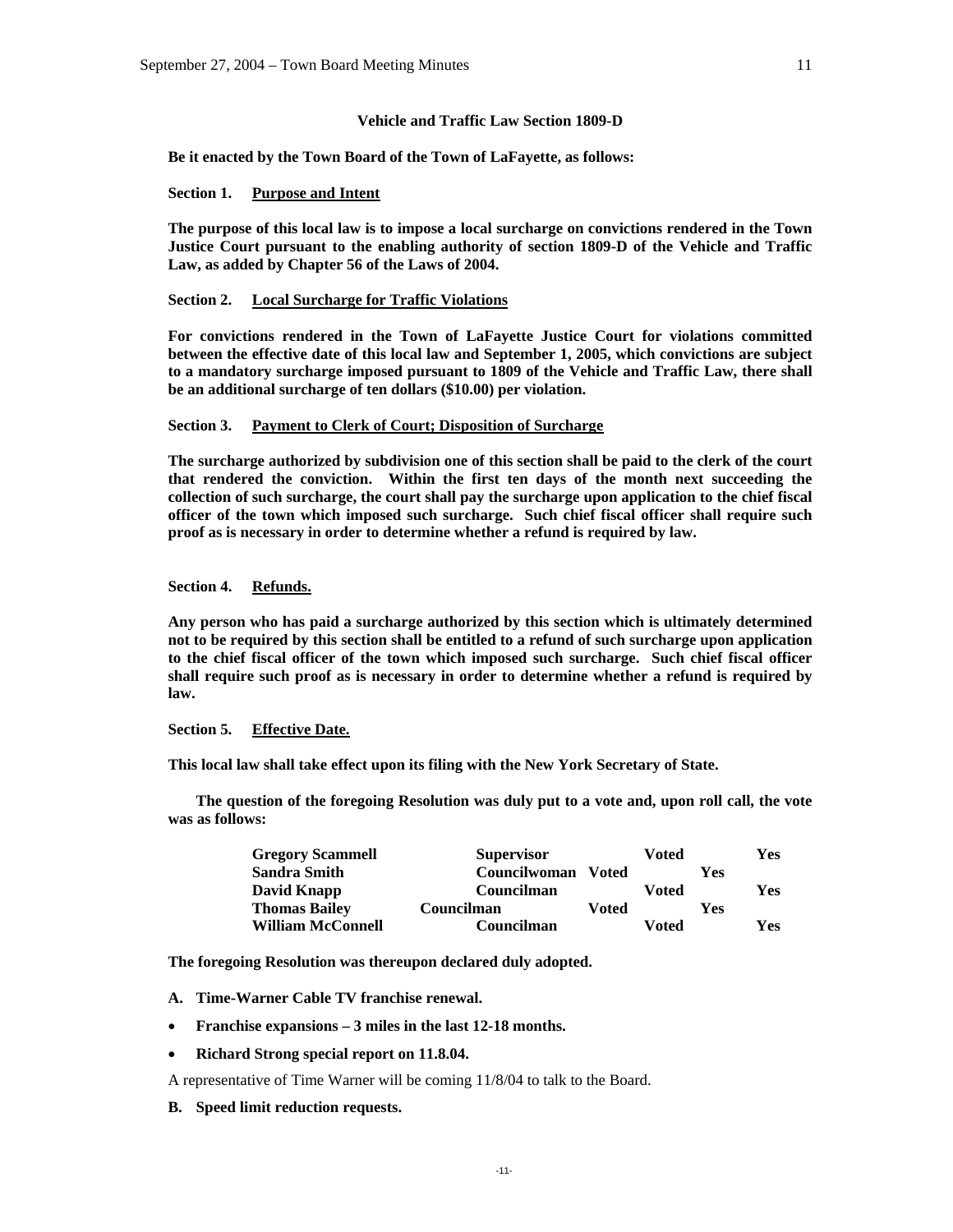- **Route 91 appeal (awaiting NYSP study requested by Sen. John De Francisco).**
- **C. Cram Communications, WVOA-AM towers.**

• **Engineering study performed by Cram to be reviewed by independent consultant, pertaining to impact on Groth Road Communications Tower.** 

- **Detuning costs responsibility.**
- **D. Zone change request for Route 20 & Tully Valley Extension (referred to PB).**
- **E. ZBA request for mobile home inventory, including status.**
- **F. Other.**

### **10. NEW BUSINESS.**

**A. Councilor McConnell: Strategic Plan survey proposal.** 

Councilman McConnell would like to propose either the Board move on this or it doesn't. The proposal is to come up with a strategic plan using two methods. One would use the offer from S.U. and the other would be to form a committee with representatives of residents in the Town, the Town Board and the Zoning Board of Appeals.

Supervisor Scammell has the same questions he has stated before.

 **Councilman McConnell would move that we go forward with the strategic plan**.

Councilman Bailey asked the cost factor.

Councilman McConnell said nothing. The committee work would be strictly volunteer.

Supervisor Scammell asked what the original problem would be viewed as.

Councilman McConnell said this would provide a continuation to the 1991 plan.

Supervisor Scammell still isn't clear on this.

**Councilman Knapp seconded the above motion. He doesn't see a downside to this as long as the costs aren't something we will have to deal with.** 

 **Voting was as follows:** 

| <b>Supervisor Scammell</b>  | <b>Nav</b> |     |
|-----------------------------|------------|-----|
| <b>Councilwoman Smith</b>   | <b>Nav</b> |     |
| Councilman Knapp            |            | Ave |
| <b>Councilman Bailey</b>    |            | Ave |
| <b>Councilman McConnell</b> | Ave        |     |

### **Motion carried.**

 Councilman McConnell said he would put together something for the Board to review after the budget cycle is completed.

### **B. Expansion of LaFayette Commons II: 2571 Route 11 – staking of proposed expansion (25' side yard variance).**

This was discussed earlier in the meeting.

**Councilman Knapp moved and Councilwoman Smith seconded the motion to send a letter from the Town Board to the Zoning Board of Appeals stating the Town Board take no position on this and is not opposed to it. Motion passed unanimously.** 

## **C. Other.**

The Board took a short recess. They recessed at 7:54 p.m. and Supervisor Scammell called the Meeting back to order at 8:05 p.m.

Marshall Taylor wished to speak on the PILOT Program. There is no dollar value on the roll for this property. The taxes go to Tom Chartrand and he distributes them to the county, school and town. If the Board lowers their payment, the owner would see a savings instantly.

Councilman McConnell said the PILOT doesn't expire until 12/31/04.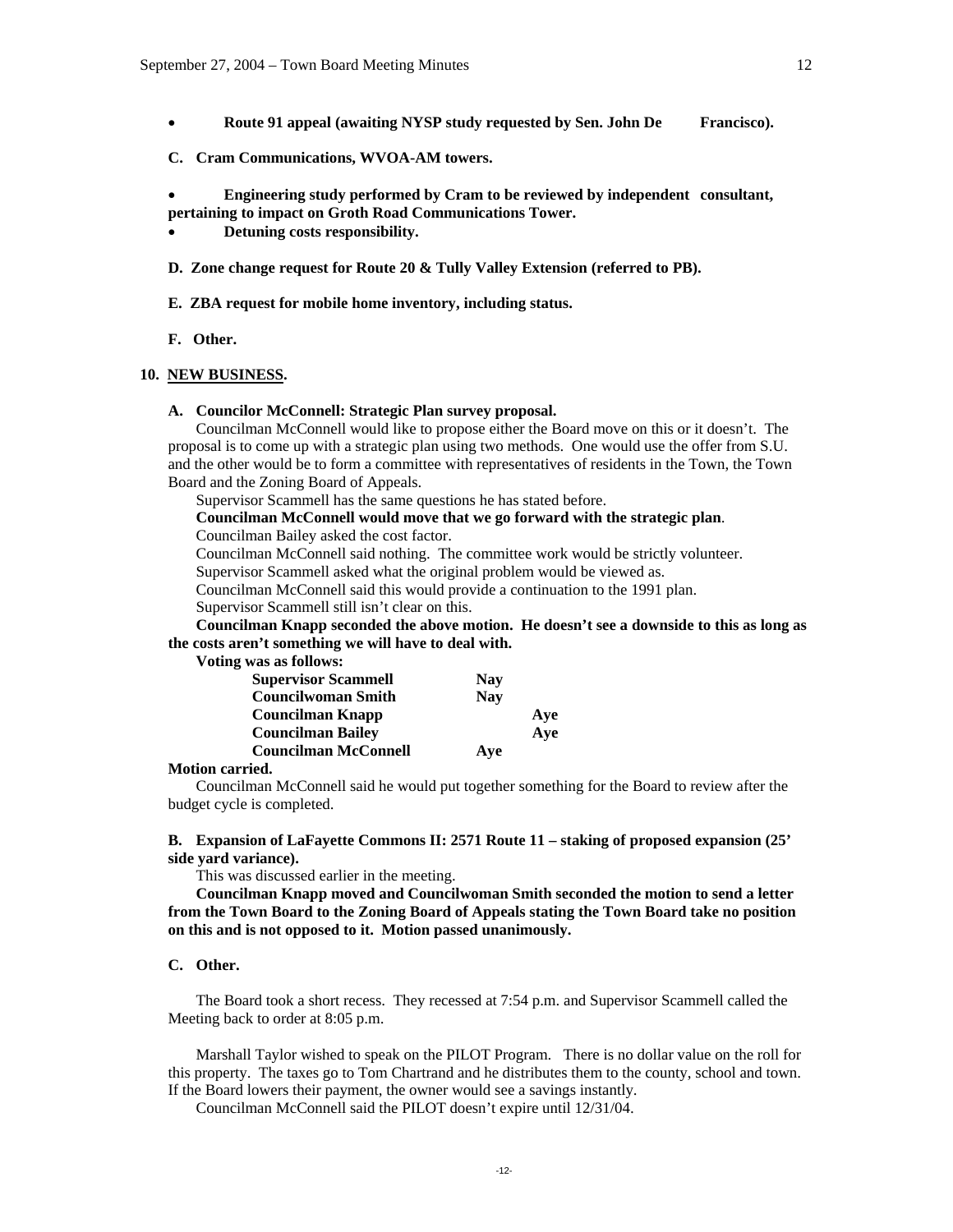Marshall Taylor said if the Town Board is planning to do something to change this, the owner could see a change right now, otherwise, he would have to wait until the existing PILOT expires. The way it is today, his taxes are going down next year.

 Tom Chartrand said the PILOT Program is based on the current years taxes which are due in January. He has already paid for this year just as the resident's have. They make 2 payments, The first one is a down payment. When their books are closed and they know their profit, they make another payment of what is actually owed. His first payment in 2005 would be subject to the new rules. It's the same process as your tax payments.

Marshall Taylor asked if he pays the school amount on 1/31.

 Tom Chartrand said the PILOT is his county, town and school taxes. He makes a payment on 1/31 of \$12,500. We allow him until 3/1 to have his books closed and for a remaining amount he is suppose to pay.

Councilman McConnell said next April in 2005, he will owe the 15% on the 2004 revenue.

 Supervisor Scammell will have Kevin Gilligan review this and determine what the payment is based on next year. He thinks they are asking to get the decrease a year earlier. He will have Kevin do a quick recap.

The Board moved back to discussing the Budget items from the earlier meeting.

#### **Physical Plant**:

Tom Chartrand said Herb Salladin is happy with what he was paid this year.

#### **Environmental Board:**

\$400 is requested to repair the flower boxes.

### **Safety Officer:**

Requests everything remain the same.

### **Accounting:**

Tom Chartrand is requesting a slight increase.

Councilman McConnell asked what he bases the 5% on.

 Tom Chartrand said mostly he bases it on the payroll. He tries to keep himself at about 4% of the payroll he prepares. He tries not to get too much below this as that is what most companies charge for this service. The payroll has increased so he is trying to keep himself at a vary reasonable rate. He doesn't charge anything extra for copies unless it's something extreme.

#### **Town Board:**

 Councilman Bailey said it doesn't really make too much difference to him. He would like to change his request from the town rate to no increase. He will go with whatever the majority of the Board decides to do.

 Supervisor Scammell noted there are some more expenses. Mike Forte currently is running our website at a server out of his home or somewhere. Mike has implied he will not be doing this forever. There is a notion we might take the items we have on the website and put them on a server at the Town Offices. Mike has indicated this is not that difficult to do. He's been good about this. The way to go with it is to have a server at the Town Offices.

 Marshall Taylor said he has researched this. He spoke to Tom Chartrand about a server. For the last 2 years he has been putting money in for equipment. Mike Forte has done an excellent job but would like to move on. He has several files in his office which are huge which we need to get to a server so everyone can have access to them. There is no way to back up these huge files. He would encourage the Board to get a server for files only. He would not recommend it be used for email. Ralph Lamson and Regina Reinschmidt would like to have email addresses. We can get on Paetec or Digital Towpath and have 10 emails for the same price we are paying now. There would be a significant savings a year. He would recommend Digital Towpath.

 Councilman McConnell asked if that service would provide the maintaining of the website and would also provide any changes to the website.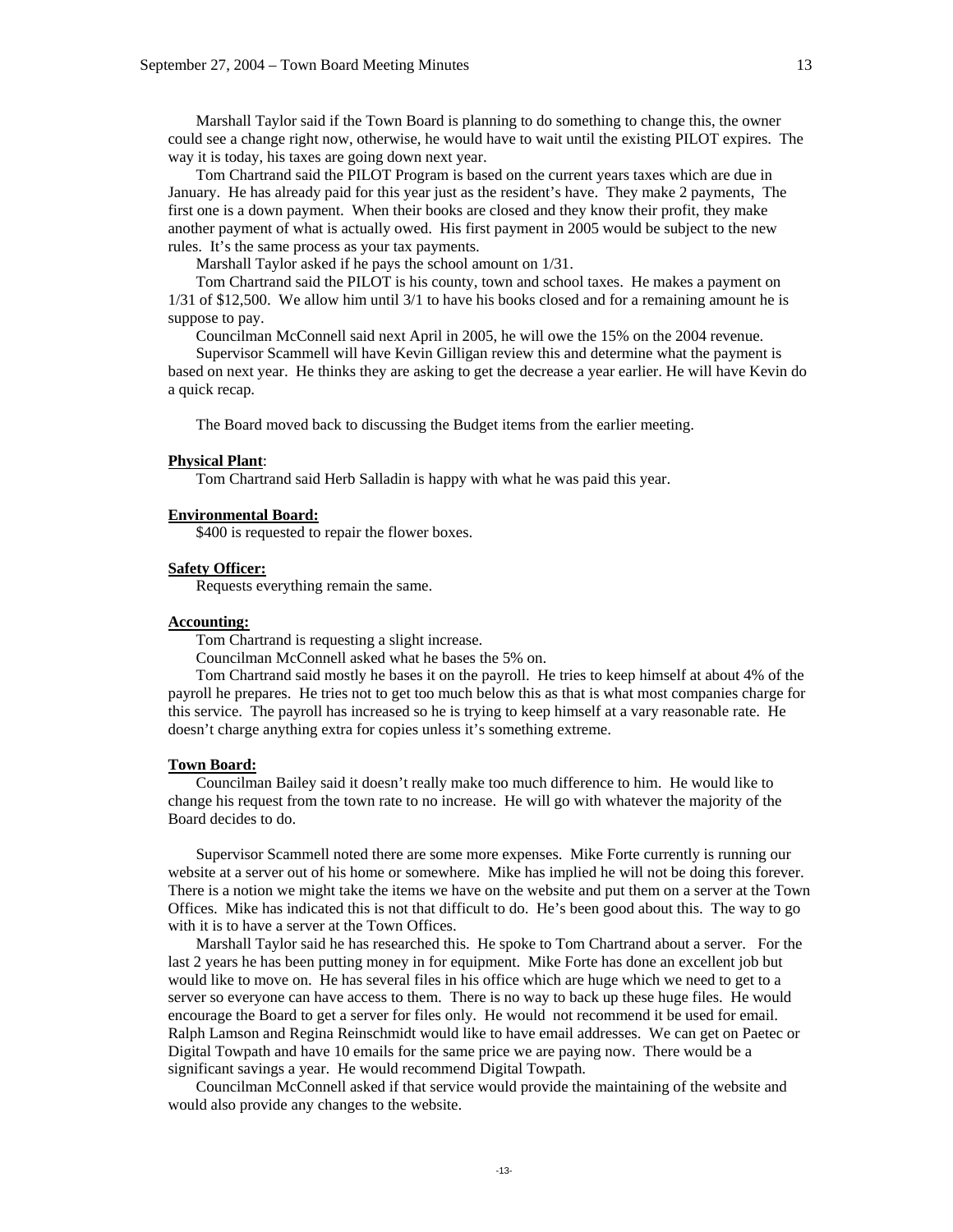Marshall Taylor said that is correct.

Councilman McConnell asked if there was any date on the hits the existing site gets.

Marshall Taylor thinks it would be less than 100.

 Councilman McConnell believes a website would be great. He asked if the server would be wideband.

Marshall Taylor said yes.

 Councilman McConnell believes if we don't have a backup system here, we are being remiss. Marshall Taylor said right now with the size of the files, there's no way to back them up. Supervisor Scammell asked about a file server in the office.

 Marshall Taylor said he got one price of about \$4,000. He is recommending we lease for 4 years. He has enough in his budget to cover it for this year and next year. There would be an initial setup fee of a couple of hundred bucks. We can hook the Xerox up to the server too.

 Supervisor Scammell said for budget purposes, we would be looking at \$2,000. he will call Digital Towpath to see the cost to move information and he will also talk to Mike Forte about it.

 Supervisor Scammell said another item the Board needs to discuss is the grills for the parks. They have been requested for Bailey Park and the ballfields behind the LaFayette Inn. The styles and prices were discussed. It was decided the grills could cost around \$250 each. Two were requested for Bailey Park and two for the ballfields behind the LaFayette Inn.

Councilman McConnell said he heard the grills at Stafford Park need to be repaired.

 Supervisor Scammell said if the Board decided to purchase 6 grills, it would be about \$1,500. Tom Chartrand will add this into the budget numbers.

 Councilman Bailey said if the dollars end up not being there, we could do 3 grills this year and 3 next year.

 Councilman McConnell asked if Jim Nakas gave any dimensions for the pavilion they are requesting for Bailey Park.

Councilman Knapp would think it would be one like Jack's Shack.

 Councilman McConnell would use Jack's Shack as a template and see if someone locally could build it.

Tom Chartrand asked if the youth group could build it.

Councilwoman Smith said the YCIP does it for the cost of materials.

Councilman McConnell will look into the cost of materials for one the size of Jack's Shack.

 Supervisor Scammell said maybe something should be put into the budget for wildlife trapping like we had to do this year. It was decided to add \$500 into the budget to cover this.

### **Town Signs:**

 Supervisor Scammell said the price we had before was \$2,200 per sign. If we were to get two for Route 20 and two for Route 11, it would be \$8,800 and some additional money to install them which would bring them to about \$10,000.

 Councilman Knapp said that was the original thought and more could be added down the road. Councilman McConnell said one of the things Steve Evans brought up was that these signs can be changed and added to.

 Supervisor Scammell said if you cram too much onto the sign, no one can read it. Tom Chartrand will add \$7,000 into the budget for signs.

#### **Copier:**

Supervisor Scammell asked what a new copier would cost.

Tom Chartrand said \$11,000 - \$12,000.

 Supervisor Scammell said if we bought a new copier and shifted the copier in the office to the Justice Dept. they said it would provide a lot more services than what they need. If we trade in all 3 of the Xerox copiers we could purchase table top copiers for \$200 – \$300 for a single sheet copier. He was thinking of purchasing one like that for the Justice Dept. If they have higher needs, they could come use the Town Office copy machine.

Tom Chartrand thinks you could get one with a feeder for \$700 - \$800.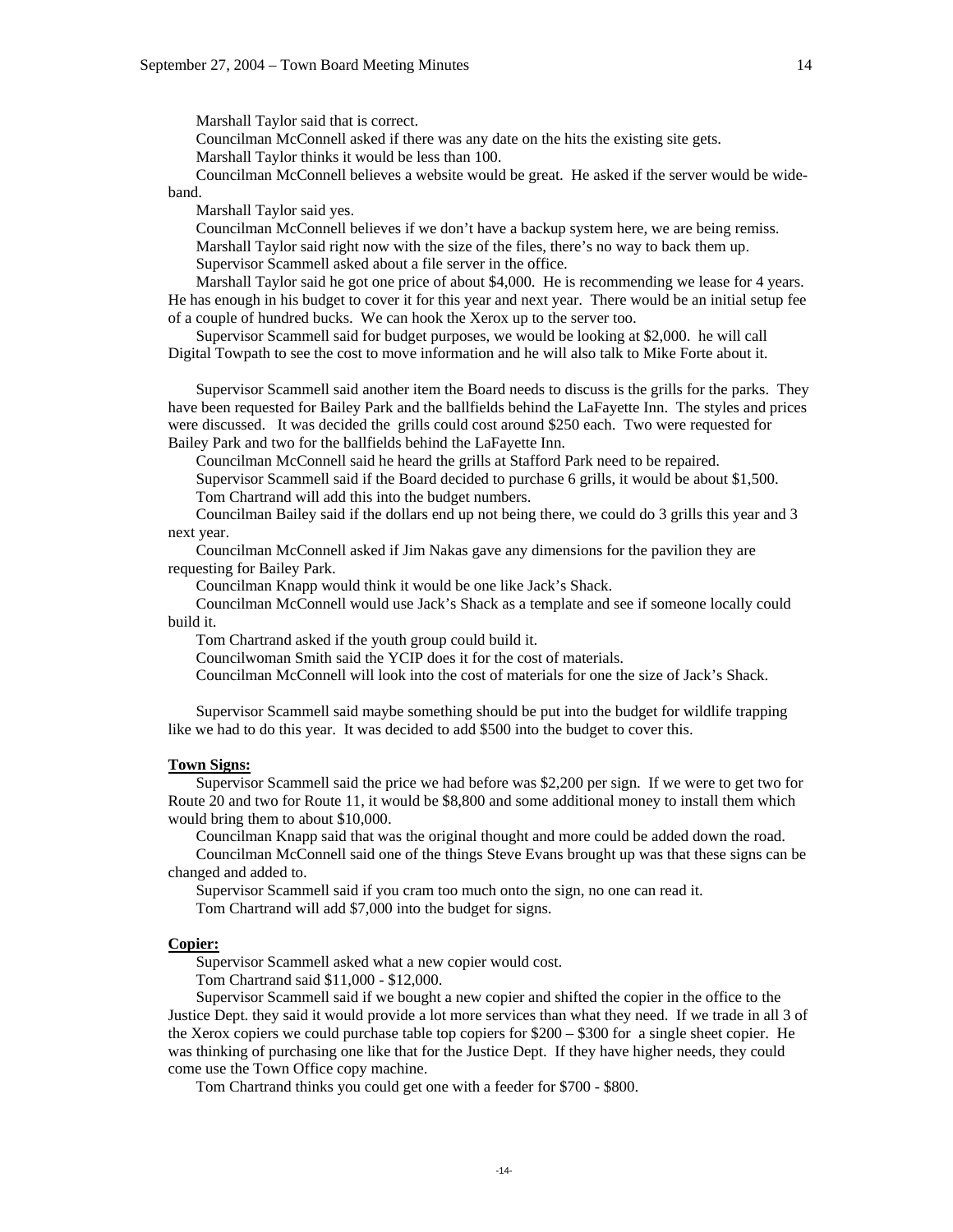Supervisor Scammell asked how much the maintenance agreement on the Community Center copier costs us.

Tom Chartrand said \$500/year.

 Supervisor Scammell said he doesn't think there have been any service calls on it. We could take the old fax machine and give it to them to make a copy if they needed one. We could cancel the copier maintenance contract for the one at the Community Center. When the copier dies, they can have the old fax machine for a copier.

 Councilman Knapp said or trade it in while it's still worth something. We could trade in 3 machines for 2. We could get a high-yield one for the Town Office and a low-yield one for the Justice Dept.

 Tom Chartrand said if the Town Board allows the server, they could send stuff to the main copier. If you are going to have a contract, you need to buy it from someone other than Staples.

Councilman Knapp said if we pay \$700-\$800 for it, why do we care about a service contract.

 Supervisor Scammell said we can keep the service contract until we can't have it anymore. If we trade it in, a non-Xerox company may not want it.

Tom Chartrand said you could probably advertise the old copier as surplus.

 Councilman Knapp said maybe we could put it in a corner and trade it in a couple of years when we want to trade the big one in.

It was decided \$1,000 should cover the copier for the Justice Dept.

A printer for the Historian was discussed.

 Tom Chartrand said she donated a computer to the Historical Office at the Community Center and needs to purchase a printer for it.

Picnic tables for the parks were discussed.

 Councilman Knapp would recommend the folding tables like at Sam's. They are metal picnic tables. He will check on the price of them.

Various building expenses were reviewed.

 Supervisor Scammell said we donated \$1,000 to Southern Hills Preservation last year. They are getting seriously hit by the state this year.

Councilman McConnell asked how we can donate money to a non-profit organization.

 Tom Chartrand said because they write grants for the town when requested. They provide us a service that we don't have to do in-house.

 Councilman McConnell asked if we have any numbers on how much money flows into LaFayette from them.

 Supervisor Scammell said she has given us this information before. They have been very very good to us. Whenever he has called her about grant writing, she has produced.

 Councilman McConnell asked who supplies the majority of their funding now that they will be cut.

Supervisor Scammell doesn't know what they will do.

It was decided \$2,000 would be added to the budget for Southern Hills Preservation.

 Councilman Knapp said it could be jumped up to \$2,500 and we could back it down if we need to. Councilman McConnell believes this could be a starting point.

Councilman Bailey and Councilwoman Smith said they would go to \$2,000.

Councilman McConnell said we might want to make a donation to Outreach too.

Jamesville Fire District's request was discussed.

### **11. Suggestions for improvement & positive contributions.**

There were none.

## **12. Councilman Knapp moved and Councilwoman Smith seconded the motion to audit and pay the following bills:**

**HIGHWAY FUND** # 1954 – 1961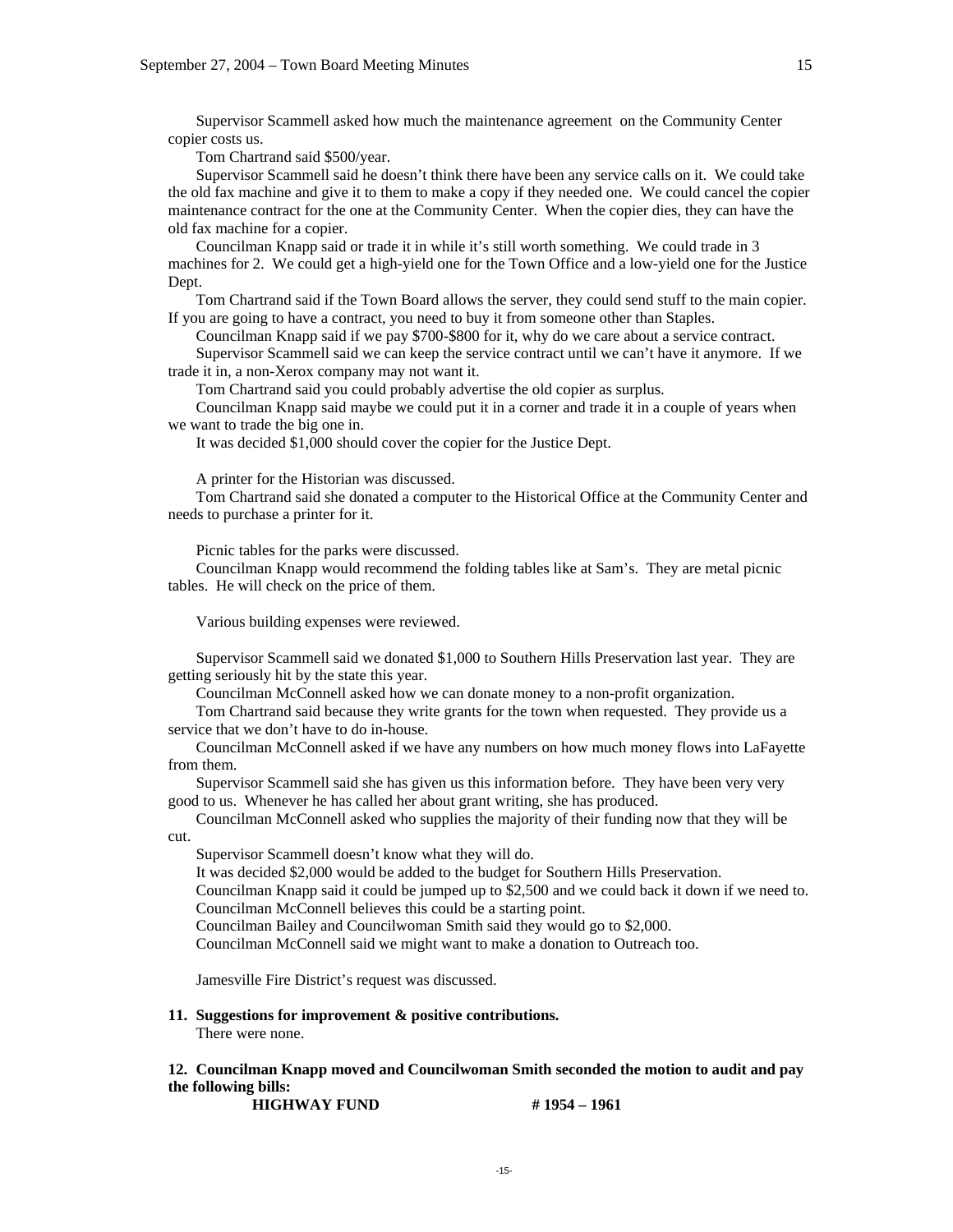# **GENERAL FUND** # 1925 – 1953<br>**SPECIAL DISTRICT FUND** # 1962 **SPECIAL DISTRICT FUND # 1962<br>
TRUST & AGENCY FUND # 1963 – 1969 TRUST & AGENCY FUND Motion passed unanimously.**

**13. Executive session (as needed).** 

## **14. Councilman Knapp moved and Councilwoman Smith seconded the motion to adjourn. Motion passed unanimously.**

The Town Board Meeting adjourned at 9:34 p.m.

Respectfully submitted,

Mary Jo Kelly Town Clerk